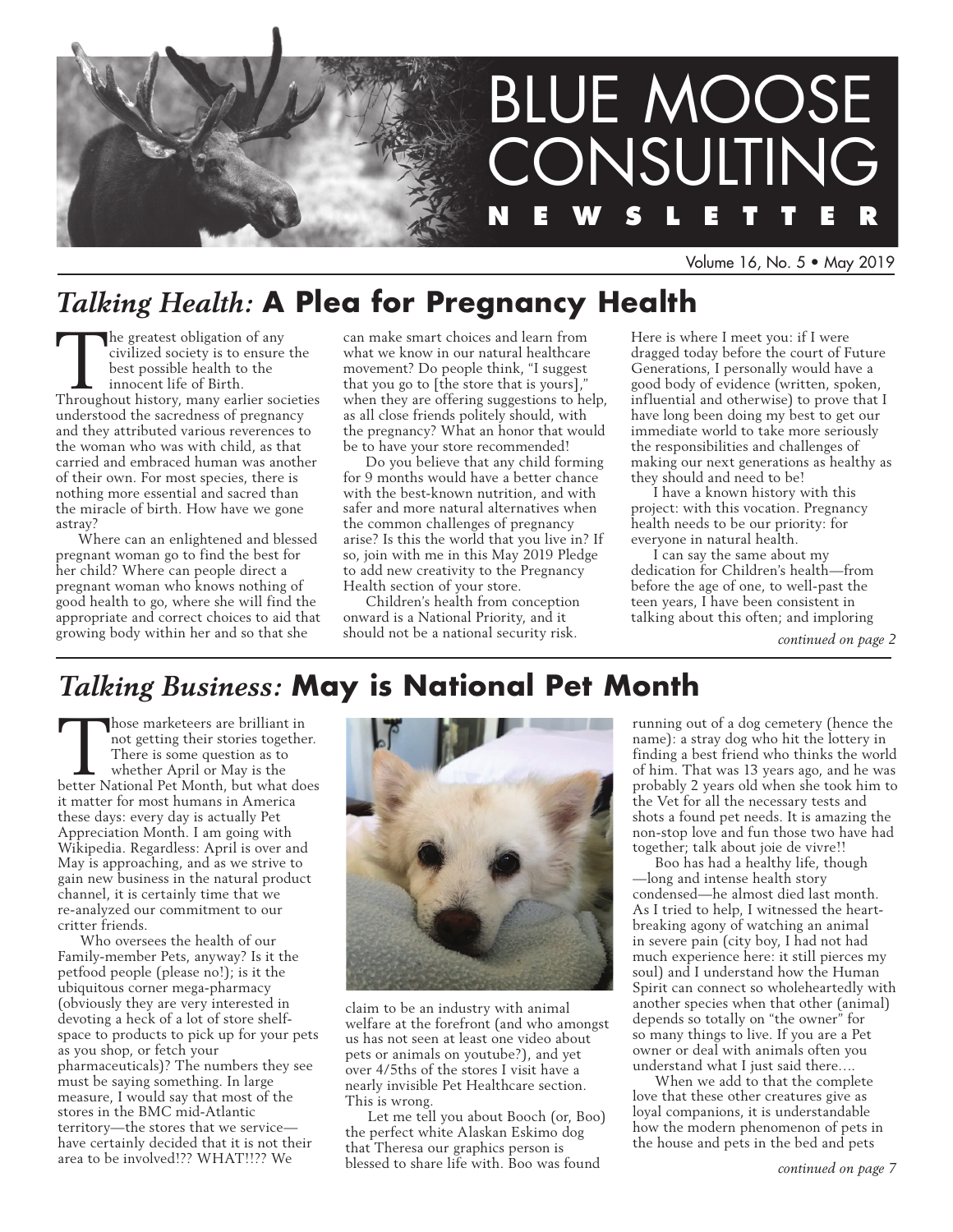# **Pregnancy Health**  *continued from page 1*

people to do more (you can never be too dedicated); to advise parents and elders to do more; and to offer a vision of health so that human beings—from the young one learning to make good food choices to teens considering what to do at that time of tremendous hormonal change—can become empowered to know about and care about their own personal health (and health responsibility).

Here, now—with these words— I invite you to join with me.

Pregnancy Health: an important part of the natural living health cycle. An important time in life. A time to be exposed to the best and to be encouraged to choose the best, and to be supported in every manner with the best. I propose to you that your store become a Destination for a person who is planning to be pregnant or who is pregnant or may become pregnant again. Your store: destination point for the starting path to Pregnancy Health. Can you envision this?

The first steps are the easiest, but the most vital. You need to provide space.

Quality space. Inviting space. Visible space: proudly visible. We support Pregnancy Health here in the finest way possible.

Look around the terrain of your health store. You are in the Spirit of the moment right now with me here. Feel inspired: where should you put your largely improved Pregnancy Health section? You understand merchandising enough to know what is appropriate (forget about the cash and cashflow): we are changing the world here! We are lifting your Community's potential for health by galaxies with these thoughts! Think freely! Think together in your store with your team: present the idea and then discuss it. Get the team involved, and aware as you are, and excited. Store Community helping entire Community! Time to call the Blue Moose Consulting team in: we would love to help you grow. We will just stretch your ideas with you to make them supremely glorious and inviting—bringing the energies to your store. Teamwork.

How to create space. You do not need a room-stretcher, but you will need ample space. Any pregnant woman will tell you

#### **Essence of Well Being® by Aromaland Wellness THE HOTTEST ITEMS SHIPPING FOR BMC in 2019 Essence of Well Being® CBD Gummies**

100 count bulk bags: 10 mg. CBD per Gummie. 6 flavors: one flavor per bag. \$50 • GUMMIE Grape • GUMMIE Strawberry- Banana • GUMMIE Cherry • GUMMIE Blueberry-Lemon • GUMMIE Orange • GUMMIE Raspberry-Lemon-Ade The coloring and flavors are derived from real fruit extracts (made in USA) Gummies baked in Santa Fe

**+ Remember the EWB CBD Hemp Honey Sticks** 

WOW 15 mg CBD per stick. 100 to a box (Zero THC)/\$150.00 + the Essence of Well Being® Hemp Honeys. 21 mg/teaspoon 5.7 oz glass jar three natural flavor blends: • Citrus • Lavender • unflavored natural

Essence of Well Being's new state of the art kitchen in Santa Fe New Mexico has been designed specifically to create delicious edibles with exact quantities of full spectrum organic CBD in a growing range of products

\*\*\*\*\*\*\*\*\*\*\*\*\*\*

**TOPICAL CBD** (not in CVS!!) The Essence of Well Being® line is committed to the healthfood stores: YOU NEW + everyone is bringing in!!

**CBD Massage Oil + CBD Massage Lotions** FEEL BETTER

Soothe the Body, Quiet the Mind, Lift the Spirit

CBD Massage Oil + CBD Massage + Body Lotions

200 mg. CBD per bottle. Zero THC. CBD from premium Colorado-grown Hemp Special pricing for BMC retailers. 4 items for a new category

These 8 oz. oils are the perfect emulsion for massage treatments. Perfect for sore & tired muscles • AromaFree® CBD Massage Oil with Arnica • AromaFree® CBD Massage Lotion with Arnica w/Pump • Soothing CBD Massage Oil with essential oils • Soothing CBD Massage Lotion with essential oils w/Pump with Sunflower seed oil, Grapeseed oil, Safflower seed oil, Rose Mosqueta seed oil, Avocado fruit oil, Cannabidiol (CBD), Lavandula angustifolia oil, Lavandula hybrida oil, Geranium oil, Sweet Orange oil, Spanish Marjoram oil, Cedarwood oil, Boswellia. Created from Cold-pressed oils

 $\sim\sim\sim$ For the best CBD, recommend EWB. Essence of Well Being® offers full-spectrum THC-free CBD products 50%-margin line. Highest-quality. Super Value. Healthy Margins

Premium CBD Extracts: Carry every category

It begins on the farm, in Colorado with USDA-certified hemp. Made for the demands of the health food store, these products are extracted with advanced ethanol

processes which guarantee native terpenes (like CBG) remain intact, naturally. Tested THC-free per batch; ~ American Grown. American Made. ~ Organic Farming. Colorado Agricultural Hemp

 $\sim$  Premium liquid Extracts  $\sim$  Affordable caps – 10 mg + 25 mg

~ CBD Cream, naturally-crafted in Santa Fe ~ topical massage + body oils ~ Long-lasting CBD balms ~ yummy CBD Gummies (with a new display!) ~ CBD honeys

NEW: ~ liquid extracts for dogs + cats • Also available: micronized CBD in hip cool dark containers Ask your BMC Rep for details

Essence of Well Being® full spectrum, organic CBD from hemp. http://www.ewbhemp.com/

that there are times when you do not want to be crowded in. Pregnant women can actually see things bigger: so if they are provided a nice selection of choices, they already have the wherewithal to see more than you realize. They can see if your intention is inviting, and with a willingness to help. They can tell if you are not interested in where they are at this time in their life, with child or planning to be with child. They can tell whether you will be happy to see them return often, or if you are just filling a space on a shelf for an occasional need. Pregnant women are smart. Make them know that you offer them pure love.

Have you ever watched a pregnant woman shop in your store? Sometimes they are uncomfortable, sometimes they are struggling with the growth within their skin; and sometimes they are gloriously heavenly and filled with perfection, and sometimes they are as serious as life and death about finding the direction they need to go. Always be nice—and give good space to the Pregnant Woman. A breath of life phenomenon Miracle: a girl needs space!!!

Provide space, and make the space pretty and special. Consider that which you find to be as loving as placing flowers on your family's dinner table: even a little pretty print message saying, "you are beautiful!" This needs space. Make the space. Make the space inviting and clean and beautiful.

Make the space orderly. Pregnant women crave the understanding of an orderly space. How do I know all this? You learn things when you care to learn. My parents taught me basic logic and Georgetown University presented me the tools of critical thinking, and I have a wonderful heart from my Mom + Dad, and I can see all of this. If you have been pregnant, or spent quality time with pregnant women (lucky you), then you know more than me. What have you been thinking as you are reading this: add more ideas, but think with the patience of a loving parent—don't rush to thoughts: just allow the most wonderful thoughts to come to you (naturally)!

Space. We need to make space. We may also want to add the finishing touch here now: add a sign in the window saying Pregnant Women Welcome Here (OK, in this out-of-balance day and age, that might be a silly thought: but you can come up with a more clever alternative).

Two shelves minimum. Don't have pregnant Mom think that she is buying the products that you bought generations ago. Lavish the set with nutrition, and body care and bathing and Homeopathy and *Herbs on the Go*™ *Not Now Nausea*™ from **Herb Pharm**® and *New Mama® Tush Soothing Sitz Bath* by **Wellinhand Action Remedies**® (good anytime, mama!). Have enough good stuff *continued on page 6*

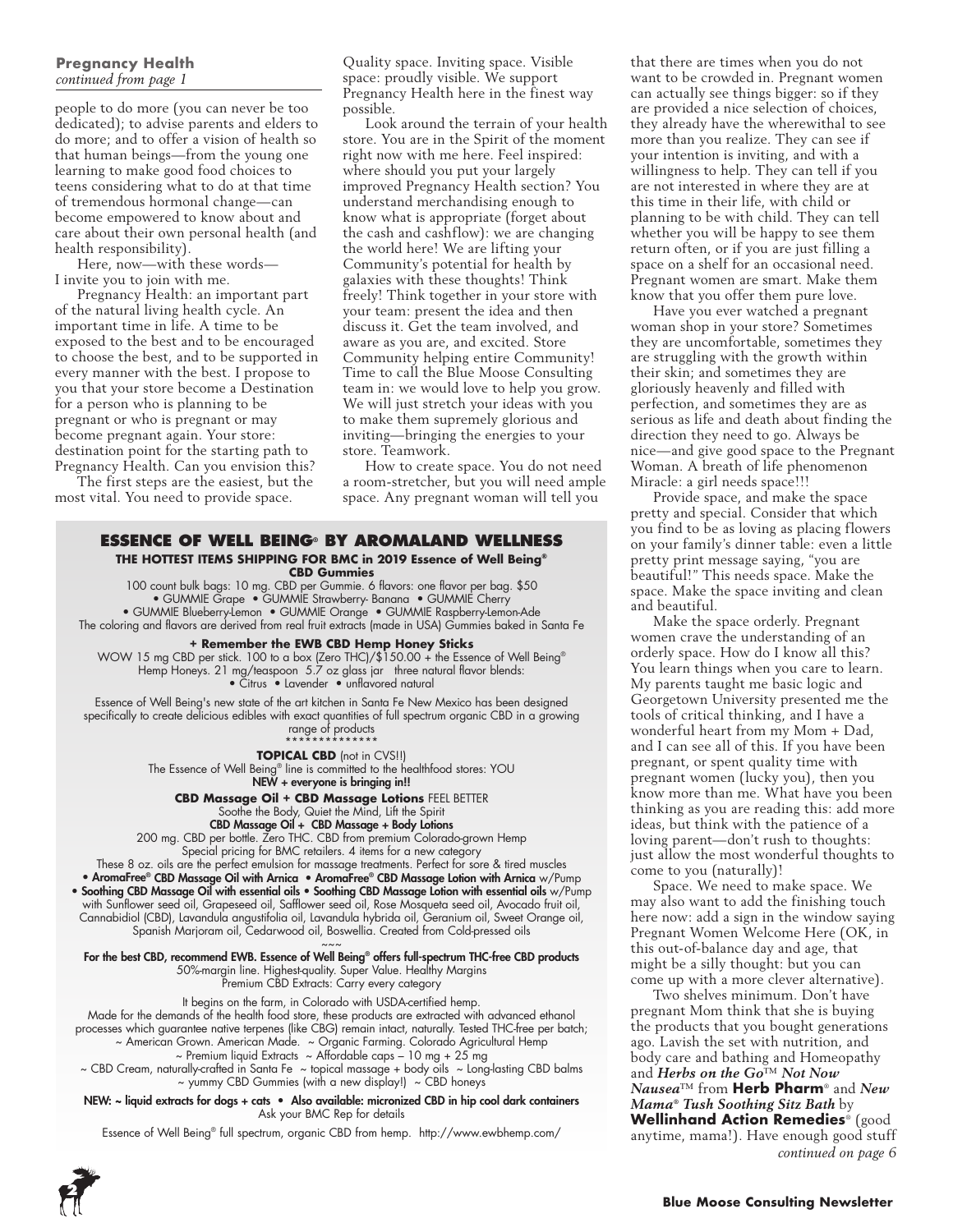# **NEWTON**<br>homeopathics

**Nurturing Naturally Since 1987** 

# **May 2019 Promos 20% off select OTC formulas**

 $\sim$  Liquid or Pellet complexes listed below^ (Qty. 4+ per SKU)^ ~ shelf tags announcing the sale included with your order **• Bug Bites–Itch Stopper (N038) • Breast Care (N064)**

**• Fatigue Fighter (N050) • Food Allergy–Additives (F058) May Promo Items: Homeopathic OTC Formulas** 

*Bug Bites* ~ Itch Stopper for symptoms associated with bites + stings such as pain,

burning, itching + swelling. *Breast Care* ~ for associated symptoms such as breast tenderness, nursing discomfort and pre-menstrual swelling.

Fatigue Fighter ~ formulated for symptoms of mental and physical exhaustion associated with illness, stress, emotional sensitivity and low energy. *Food Allergy ~ Additives* for associated symptoms such as itching, swelling,

headaches, labored breathing, indigestion, vomiting, cramping and other related symptoms.<br>Formula includes Allersodes 60x: Food~Food Additives - Egg (whole); Food Additives<br>Tartrazine, Quinoline yellow, Sunset/Orange yello A, Erythrosine, Red 2G, Indigotine/Indigo carmine, Copper/Chlorophyll complex, Green S, Sodium benzoate, Potassium benzoate, Propyl p-hydroxybenzoate, Sodium metabisulphate, Orthophenylphenol, Sodium nitrite, Sodium nitrate, Ascorbic acid, Sodium mono/bi/

triphosphate, Aspartame, Monosodium glutamate); Meat (Beef, Pork, Lamb, Chicken, Turkey); Shellfish (Clam, Crab, Oyster, Shrimp, Scallop) Allersodes 15x: Food~Spices - Allium cepa (Red onion); Cynara scolymus (Artichoke); Fish (Trout, Cod, Haddock, Tuna, Salmon, Herring); Fragaria vesca (Wild strawberry); Glycine max (Soybean); Glycyrrhiza glabra (Licorice); Nuts (Brazil, Cashew, Hazelnut, Peanut, Walnut); Spices (Allium sativum (Garlic), Caffeinum (Caffeine - chocolate, coffee, tea), Capsicum annuum (Cayenne

pepper), Cinnamomum (Cinnamon), Mentha piperita (Peppermint), Nux moschata (Nutmeg),<br>Saccharum officinale (Sucrose), Sinapis nigra (Black mustard), Thiosinaminum (Mustard seed oil), Zingiber (Ginger))

• Cannot be combined with other discounts • Monthly promos will be advertised through the newsletter = website/social media pages ~ carry the pellet options of the best-sellers: (average pellets in 1 oz. glass bottle = 625-675 pellets by weight) ~~~~~~~~~~~~~~~~~~~~~~~~~~~~~~~~~~

**Why Homeopathy?: BECAUSE IT WORKS! Why Choose NEWTON?** ~ Expertise & Experience ~ Quality & Safety

~ Environmental Awareness ~ Variety & Selection ~ Economical & Efficient **The 14th annual HerbDay; Saturday, May 4, 2019.**  Made in America ~ Family-Owned • 1987-2019: 32 Years of Excellence Newton Labs is an official service-connected, veteran-owned business.

KloeLife

**EVERY STORE needs some Aloe Life!** recommend a best-selling herbal, create an Aloe Life®-dedicated set: BIG CHANCE **Aloe Juice Concentrates ON SALE • Aloe Skin Gel ON SALE Get SUMMER READY with Aloe Vera. MAY Monthly Specials Mix & Match, sale items listed below 15% OFF 12-23 items minimum 20% OFF 24 items maximum**

Must ask for deal when placing order. Promo prices through May 31, 2019<br>**Aloe Juice Concentrates 16 oz. + 32 oz. • Aloe Gold Whole Leaf Aloe Vera Juice Concentrate**<br>• Cherr**y Berry Whole Leaf Aloe Vera Juice Concentrate** 

• Orange Papaya Whole Leaf Aloe Vera Juice Concentrate **+ World Famous Skin Gel!!** head to toe daily skin care for the whole Family! Skin Gel – 4 oz. Skin Gel - 8 oz. topical applications. Extraordinary Results!!

• Aloe Gold® Whole Leaf Aloe Vera Juice Concentrate the highest-quality Whole Leaf Aloe Vera.<br>Offer the best. Made from Certified Organically grown Whole Leaf Aloe Vera leaves; 3rd-party tested,<br>Contains greater Polysaccha

A veritable Super Food: 200 nutrients, including valuable enzymes and polysaccharides.<br>DIGESTIVE CLEANSING & BODY WELLNESS. • Flavored Aloe Vera Juice Concentrates: Two flavors for a delicious Whole Leaf Aloe Vera Juice Concentrate experience: Stronger than a 3:1 concentrate, containing yellow sap with solids averaging 14,500 mg per bottle; with 3rd-party<br>tested proof. Contains no added water and is NOT ultra-pasteurized, so the essential actives,<br>including polysaccharides, are pre

for fun flavor! 16 oz. & 32 oz **• Cherry Berry Juice Concentrate**<br>• Che**rry Berry Juice Concentrate • Orange Papaya Juice Concentrate**<br>• **Aloe Skin Gel & Herbs** Endlessly Useful. Works fast to Nourish, Renew and Protect.

Superlative to Soothe & Balance skin pH. Astringent, Moisturizer + Skin Nutrition.<br>Troubled Skin: perfect for every protocol. Fresh Organic Whole Leaf Aloe vera with minimal<br>filtration is the difference that makes this Alo way to confirm the presence of the valuable Yellow Sap (filtered out by everyone else!). This<br>therapeutic-quality, whole leaf aloe vera contains naturally occurring anti-inflammatory agents,<br>disinfectants and growth factor E, A + C - combined with herbal extracts of Azulene from Chamomile + Allantoin (originally from<br>Comfrey). **Aloe vera: BFF for summer!** 

Safe for putting on any skin condition; burns, damaged and thinning hair, itchy scalp, quick 1st Aid, and brushing teeth. Essential for kids and adults for face, troubled skin, hands, feet, body, [and even jock itch and vaginal dryness]. Great after sports and outdoor activities; cuts & scrapes!! The Skin Gel is a natural astringent perfect to apply to clean, washed skin to tighten and smooth skin texture. Skin Gel transports oils deeper into the skin for conditioning and moisturizing<br>• Renewal for Aging Skin • Chafing - Irritated Skin • After-shave & waxing • After Sun Burns<br>• Break outs and Scarr

\*These statements have not been reviewed by the FDA, and are not intended to diagnose or treat any illness or disease



### **Educate & Promote: Extract Recipe Display Promotion NEW CATEGORY: Proven Success**

*Take Herb Pharm®* extracts to the customers. Promo for new business for all stores Designed for the produce section, this is an excellent way to get your customers to understand and try<br>Herb Pharm<sup>®</sup>-Quality liquid extracts more versatile! Don't carry produce?: consider this as an option to<br>Herb Pharm®-Q

**Special pricing NEW Extract Recipe Display Promotion** Ginger, Lavender, Maca, Turmeric—the genius & the Joy is the recipe cards! display includes recipe brochures (25 pak), Recipe display base + Recipe display header.<br>Must place initial order through BMC- Herb Pharm ® Rep to get the Promo deal<br>Investment to gain new customers = \$95.00 (after discoun

Reorders during defined Promo Period on all sale items at same discount! **Ask your Herb Pharm Rep how to sign up!!**<br>Promo sign up through May 31, 2019. Offer good on direct, wholesale orders. Please mention this promotion when placing your order; and dates for Promotion Thank you for supporting our promotions by offering our reduced pricing to shoppers. ~~~~~~~~~~~~~~~~~~~~~~~~~~~~~~~~~~

**Two-2-Month Herb Pharm® Promo May 1- June 30: 20% OFF Discount**

MIX & Match 20 or more sales units for a 20% Discount Reorders will receive the same discount throughout the promotional period. Discount applies to 1 oz., 2 oz., + 4 oz. sizes for this month's promo

**ACTIVE LIFESTYLE SEASON & TRAVEL SUPPORT HERBS** Promo items:

1 oz + 4 oz.: • Ashwagandha • Asian Ginseng • Asian Ginseng Glycerite • Eleuthero • Ginger • Eleuthero Glycerite • Lavender • Maca • Passionflower • \* Rhodiola • Rhodiola Glycerite 1 oz + 2 oz. + 4 oz.: • Ashwagandha Glycerite (alcohol-free) • Turmeric

~~~~~~~~~~~~~~~~~~~~~~~~~~~~~~~~~~ **PRODUCT NOTES: SAVE YOUR COMMUNITIES**

The invariable Climate is leading to some pretty funky Pollen Seasons: Tree Pollen now and then Grass Pollen (through July!!) As we enter May the Entire Mid-Atlantic Region is in High Pollen status

enter your zip code weekly at www.pollen.com<br>
• **Pollen Defense<sup>™</sup> ~ Eyebright flowering herb, Goldensed rhizome & roots, Horseradish root, Stinging<br>
• <b>Pollen Defense™** ~ Eyebright flowering herb, Goldensed rhizome & ro

Not represented by BMC in NJ intended to diagnose, treat, cure or prevent any disease. NEW PRODUCT: **Cramp Care™ liquid herbal extract** 1 oz., 2 oz. + 4 oz.<br>Cramp Bark bark; Corydalis; Jamaica Dogwood root bark; Black Cohosh rhizome with rootlet; Wild Yam rhizome; Ginger rhizome. System Restoration: traditional support for a healthy menstrual cycle^ ~ Stay intuned: more on herbs everyday: the pictures are beautiful: harvesting the good stuff: www. instagram.com/herbpharm • www.facebook.com/HerbPharm • twitter.com/herbpharmoregon \* These statements have not been evaluated by the Food and Drug Administration. This product is not



~~

# **A FREE TRIP TO NORWAY** while promoting the best products for health

BE CREATIVE, increase business + Good Luck Ask your Nordic Naturals® Rep for how to participate: 4-months available, open for your promotion \* must sign-up beforehand to qualify \* rules require one-shelf of non-Omega-3 fish oils: opportunities \* have fun: take pics and put your name in the boat (err, hat)

\* you will love the discount! \* One winning store, two people A positive experience: take this as a new opportunity to create a shoppable endcap. Plan and create a colorful endcap and apply the metrics to see if an overflowing endcap does not spur-on dynamic business growth. Allow space for information for the shopper to read  $+$  shop  $+$  be inspired to do good

NEW ITEMS: NEW ITEM PLACEMENT DEALS APPLY

• Algal DHA softgels ~ triglyceride-form • Vegan Prenatal DHA softgels • Ultimate Omega® 2x Sport with new certifications • Nordic Berries™ (new, no sugar option), Original gummies ~~~~~~~~~~~~~~~~~~~~~~~~~~~~~~~~~~

# **BRAIN & BRAINIER**

Can you say COUNTER-TOP display? **NEW ^ Omega Focus Adult + Omega Memory with Curcumin**<br>NEW SALES & Happy Minds. BRAIN SMILE!<br>Omega Focus Adult ~ EPA + DHA 640 mg ~ Citicoline (Cognizin®) 125 mg ~ Bacopa monnieri (BaCognize®) 100 mg

maybe ADD • Nordic Naturals® Vitamin B Complex Coenzymated & Activated ~~~~~~~~~~~~~~~~~~~~~~~~~~~~~~~

**Norway Floor display: Add these items…. Create business!** Nordic Naturals® has the # 1 D3 in the children channel- total US • Vitamin D3 Gummies KIDS 60 ct 400 IU DC Wild Watermelon Splash • Nordic Vitamin D3 120 softgel Orange

- Vitamin D3 5000 IU 120 softgels Orange
- Vitamin D3 Gummies 60 ct. Wild Berry flavor
- Vitamin D3 Gummies 120 ct. 1000 IU D3
- Vitamin D3 + K2 Gummies 60 ct. Pomegranate 1000 IU D3 + 45 mcg K2 • Vitamin D3 Vegan 1 oz. apple-flavor/from lichen • Baby's Vitamin D3 2 oz. 400 IU; unflavored in organic extra-virgin olive oil Official Baby's D3 of the American Pregnancy Association<br>• **Travel-size display^**\* (sold in units of 12-bottles each) Vitamin D3 Gummies – 20 ct [# 31148]

Not represented by BMC in NJ, NC, SC, VA, WV & Philadelphia area

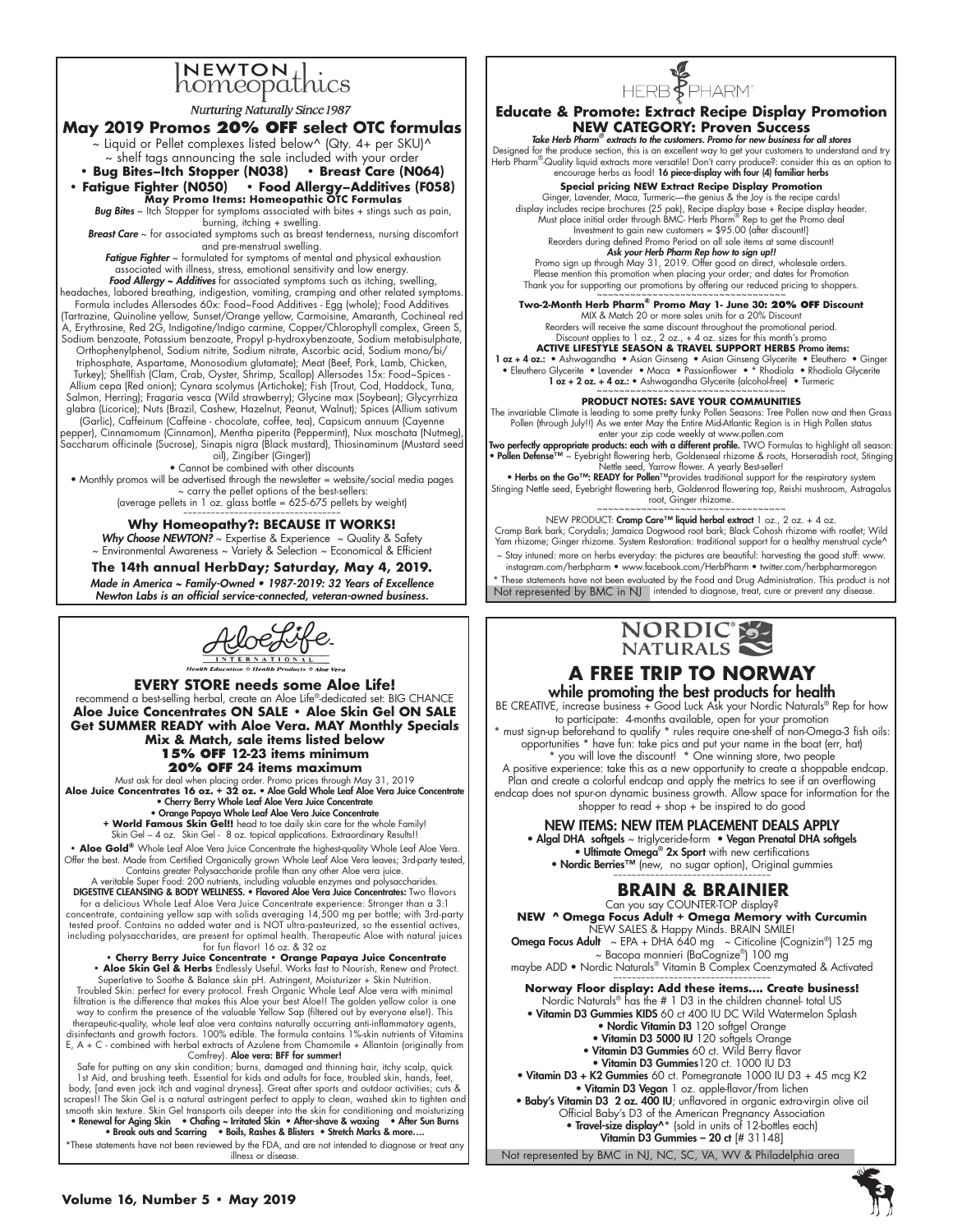# **V**ellinhand

# **MAY GIFT**

An incredible deal is here, Wellinhand! DEAL: you support local business + we give you an incredible May Promo **40% OFF**

~ Selected items ~ Deal starts NOW through May 31st ~ Independent health food brick & mortar accounts only ~ Build a new set or sets with this super discount

# **Bug-a-Boo! 40% off**

**Wart Wonder® Delicate Places 40% off Zero Zitz! Emergency Power Toner 40% off**

# **Ginger Detox Sea Bath 40% off Scabies Serum 40% off**

# **FungiFree Conditioning Oil 40% off**

These are amazing products: (1) every store needs placement of Wart Wonder® (2) Ginger Detox Bath is a no-brainer easy sell (3) Mosquito season is gonna be a big concern this year. Stock up NOW: no maximum placement!

سة<br>W**ellinhand Bug-A-BOO™** Scare Bugs Naturally! All natural oil-free repellant ingredients that you will love + bugs will hate!

https://www.wellinhand.com/products/bug-a-boo Bug-A-BOO™ 2 fl. oz. Spray Rosemary Bug-A-BOO™ 2 fl. oz Spray Eucalyptus

 $Bug-A-BOO<sup>TM</sup>$  6 fl. oz Spray Eucalyptus Unlike conventional bug sprays made from toxic chemicals, Wellinhand's Bug-A-Boo!™ is a safe, allnatural alternative for children & adults. Enjoy the great outdoors without the threat of mosquitoes, gnats, or other critters. Our refreshing spritz is perfect for cooling off anywhere, indoors or out, and the light formula is suitable for even the most sensitive skin.

## immune **HEALTH BASICS**

CLINICALLY PROVEN IMMUNE SUPPORT

**May + June two-month promo** Buy 12 bottles of the 250 mg/30 ct. caps + get 2 bottles **free** of the same product!!

#### **Make your Immune system aware™** "The health benefits of ß-glucans have been extensively documented over the past two decades. ß-glucans are allowed in several countries, including the United States...., as potent immunological activators. ß-Glucans are used as a disease-preventing agent, as well as a part of anticancer or anti-inflammatory therapy. Among soluble fibers, ß-glucans are the most commonly-consumed

immunomodulator with strong anticancer, insulin resistance, anti-hypertension, and anti-obesity effects.ß-Glucans are believed to stimulate the immune system, modulating

humoral and cellular immunity, and thereby have beneficial effects in fighting infectious diseases, such as bacterial, viral, fungal, and parasitic diseases."

"https://www.ncbi.nlm.nih.gov/pmc/articles/ PMC5618555/\*

^ Must request "BMC Promo" when placing order

\*These statements have not been reviewed by the FDA,and are not intended to diagnose or treat any illness or disease.

Immune support for your family, peace of mind for you

**www.wellmune.com I facebook.com/ Wellmune I twitter.com/wellmune I youtube. com/wellmune Powerful. Natural. Innovative**

# 道安 rev-up wellness **MOMENTUM. New Business. Powerful Antioxidants!**

**Rev•Up Wellness®** with Abigenol® Silver Fir bark extract Time to take the training module on-line + learn + be rewarded....Abigenol® found exclusively in Rev•Up Wellness products! ~ packed with 6 phenolic acids, three flavonoids + four lignans

• Rev•Up Wellness® **DEFENSE** with Wellmune® Abigenol (50 mg), Wellmune® (200 mg) + C, D3, Selenium + Zinc

• Rev•Up Wellness® **ENDURANCE** Abigenol (150 mg), Vitamin C, D3, Selenium, Chromium,

Zinc + Iron • Rev•Up Wellness® **VELOCITY** with Wellmune® Abigenol (100 mg), Wellmune® (250 mg) + C, D3, E, Magnesium, Selenium, Zinc and Copper

**Energy Boost Supplement!!**<br> **Rev - Up Wellness® VELOCITY**<br>
Three (3) critical nutries together in one product focused immune<br>
support, proven antioxidant support + CoQ10: POWERFUL: three-<br>
inone: Abigenol® + WellMune W

- Powerful antioxidants from the European Silver Fir bark extract, Abigenol® helps protect cells from oxidantive stress, promoting healthy circulatory system, joints, arteries & veins^ +
- \* Clinically-proven, Wellmune® maintains healthy energy levels + mental clarity during intense physical activities^ + • MicroActive CoQ10® supports a healthy heart with superior
- bioavailability + 24-hour sustained-release^ Athletes love Rev•Up Wellness® VELOCITY
- Boost Energy, Preformance and Recovery for every active lifestyle. \* These statements have not been evaluated by the Food & Drug Administration.This product is not intended to diagnose, treat,

#### cure or prevent any disease GROW NEW BUSINESS with scientifically-proven *nutritional support*

http://immunehealthbasics.com/revupwellness/ rev\*up wellness. Targeted approach to Wellness



## **www.trilogyproducts.com/us/category/how-tos. html/**

# **ESSENTIAL FORMULAS**

 **May Volume Discount on the Dr. Ohhira Probiotics® Products**

Deal only applies to the Probiotics Buy-ins April 30th to May 31st

Must ask for Promo when placing order to get Promo **5% purchase totals \$275-\$399**

#### **10% purchase totals \$400-\$749 15% purchases of DOP totaling \$750+**

Dr. Ohhira's Probiotics<sup>®</sup> is the only whole food probiotic that supports the entire microbiome with prebiotics, probiotics, and postbiotics.

#### **Proprietary Fermented Food Concentrate^ contains all THREE:**

PREbiotics Culture Medium – fermented vegetables and mushrooms that nourish the probiotics\*<br>PRObiotics – friendly bacteria that help you digest

food and support immune response' POSTbiotics – pH balancing organic acids along with naturally occurring vitamins, minerals, enzymes, and amino acids to support digestive function and whole health.

# **Original Formula beautiful new green boxes**

- 3 year fermentation Dr. Ohhira's Probiotics® (10 caps) (sold as a display) • Dr. Ohhira's Probiotics® (30 caps)
	-
	- Dr. Ohhira's Probiotics® (60 caps) Dr. Ohhira's Probiotics® (100 caps)

• Professional Formula - 5 year product in the blue box

- Dr. Ohhira's Probiotics® (30 capsules) Dr. Ohhira's Probiotics® (60 capsules)
- Dr. Ohhira's Probiotics® (120 capsules)

\*These statements have not been reviewed by the FDA, and are not intended to diagnose or treat any illness or disease.

> ^ Formula studied and developed by BioBank Co., Ltd

Follow on Twitter: @DrOhhiras and @It\_Takes\_Guts



# **MAY DEALS 15% OFF^**

• Bee Free® Vegan Lip Balm displays: all flavors: lemon lime, superfruit, sweet mint + unscented.

• Specialty Lip Balm displays: 3 options: Gold + Hemp + Medicinal

# • Best-selling Classic SPF lip balms:

all flavors + several display options 36-ct. convertible display 48-ct. reach-in display 30-ct. reach-in 'Eco Clip' display ^ direct, Independent accounts only

# • Bee Free®

Single-flavor 24 ct. convertible display + a 36 ct. convertible display with candelilla wax + Organic, Fair Trade™ Cocoa Butter + Coconut oils

# • Specialty Lip Balms:

36 ct. Convertible displays. ^ *Gold* – with Baobab seed oil (unflavored) ^ *Hemp* – with Manitoba Harvest Hempseed Oil. Vanilla ^ *Medicinal* – with Organic Tea Tree oil,

Camphor, Lemon Balm, Calendula, and Peppermint oil. Purposeful Balm stick!

The Best Lip Balm for the World™ *Organic & Fair Trade Lip Care*  Eco Lips, Inc. I Marion, IA

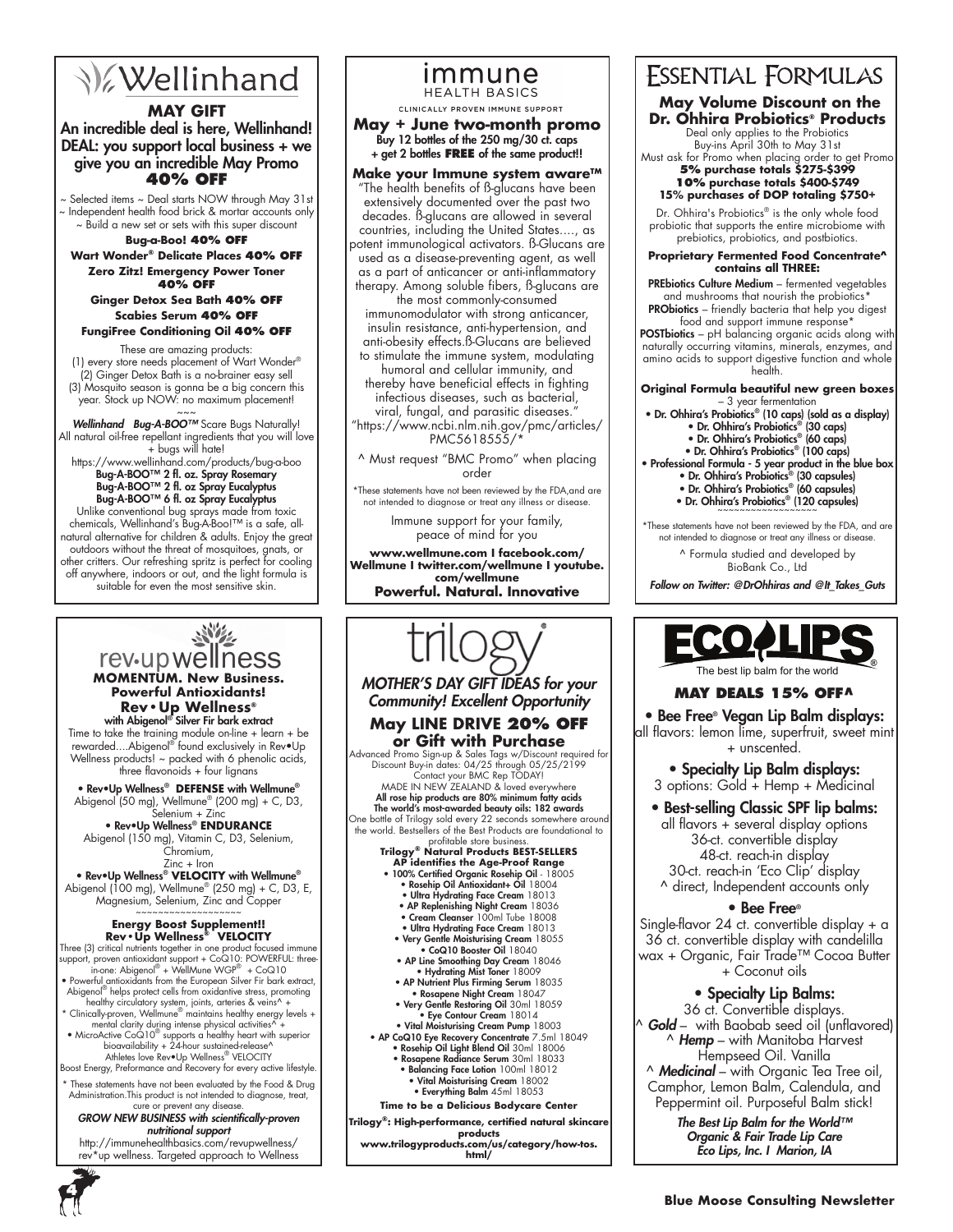# bodyceuticals **MOTHER'S DAY GIFT IDEAS for your Community! Bodyceuticals May deals!**

**^ 15% off Calendula Bioactive Salve**  Summer staple for the whole family! For Face & Body. 2 oz.

**^ 15% off Ink Pot Tattoo Balm**  – The perfect gift for dads and grads!

**FREE** mini Rose + Calendula Hydrating Facial Mist with all orders! While supplies last!

**PERFECT for the season: INK POT Calendula Tattoo Balm** as people want to show their stylin' ink art. The perfect aid to maintain beautiful skin around your work of art

### **PERFECT for the season: Calendula Bioactive Salve**

A superlative recipe with calendula oil and the freshest local dark beeswax from healthy beehives: and a soothing, nutrient-dense salve to your skin. Great for hikers, bikers & all outdoor enthusiasts.

• Helps soothe tired, blistered feet, rashes, chafing & insect bites. Use every day for dry chapped skin.

• Pure and gentle enough for all ages & skin types • Pet-friendly too- for paws, noses, itchy spots+ more

Ingredients: Current harvest, Organic, Kosher, Extra-virgin, unrefined, first cold-pressed oil from olives; Organic farm-grown calendula flowers; fresh local Pacific Northwest beeswax; non-GMO mixed-tocopherol Vitamin E.

Vegetarian | Small batch | Wheat free | Gluten free | Soy free | non-GMO

Deals available May 1st - May 31st. Must use code to receive discount: MAYFLOWERS



Perfect for on the go Moms: + NO Gluten, dairy, herbs, caffeine GMOS or sugar

~ Contains Vitamins A, C, D3, E: Methylated Folate & B-12

~ Albion® Ferrochel® Iron ~ Sparkling Cranberry Raspberry flavor

~ American Pregnancy Association recommended

\* † These statements have not been evaluated by the Food & Drug Administration. This product is not intended to diagnose, treat, cure or prevent any disease.



guaranteed actives in the nutrition panel: 90 veg caps

Hot water/alcohol extract 400 mg., 25% polysaccharide content **4 ea. = 10% 8 ea. = 15%**

**12 ea. = 20%** 

Best price on the market for the most product, the highest quality with an excellent margin not combined with other specials. Promo through

May 31st must mention 'BMC May Promotion' when placing order

# **Agaricus Blazei Mushroom Extract**

used by the native cultures in Brazil where indigenous people call it "Cogumelo de Deus," or "Mushroom of God," with a reputation for bestowing health and longevity. Native to the Brazilian rainforests, positive studies in Japan in the 1960s led to the cultivation + its worldwide distribution as modern science

substantiated and verified ancient healer's claims with immune supportive benefit.

In addition to the beta 1-3 glucan found in most medicinal mushrooms, the Agaricus blazei mushroom also contains a unique beta 1-6 glucan; which may explain the profound immune supporting health benefits documented in the published research.

2019 – Make your store Mushroom Central carry the best: ALL 12 Mushroom Science*® products*

\* These statements have not been evaluated by the Food & Drug Administration. This product is not intended to diagnose, treat, cure or prevent any disease.

Mushroom Science® distributes the only complete line of guaranteed potency mushroom supplements in North America.



**May Bodycare Promotion\* The Bodycare Collection: Lavender**

12 oz. bodycare. Clean & affordable + not through distribution. 50%-margin line • Shampoo • Conditioner

• Massage & Body

• Hand & Body Lotion • Shower Gel • NEW! Hand Soap

• Bath Salts 20 oz.

~ Pure Therapeutic Grade Essential Oil Blend: Essential Oils of Bulgarian Lavender, Lavendin, Orange, Geranium, Cedarwood, Marjoram, and Frankincense – this synergy provides a complete

Aromatherapy experience.) **Buy 3 ea. per SKU = 10% O Buy 6 ea. per SKU = 15% O Buy 12 ea. per SKU = 20% OFF**

• 100% Pure Plant-Based Ingredients, Exceeds EU Cosmetic Directive Guidelines.

**Also on sale from Aroma Land for May (see BMC Early Moose)**

- Lavender Essential Oils (4)
- Candles (4) Floral Water
	- Glycerin Bar Soap

Bliss in Every Bottle™• Essential Oils. Aromatherapy. Bodycare. Skincare www.aromaland.com/ **Aromaland: established 1986**



### **GREEN, GREEN, GREEN Spring to Summer green~green~green** Encourage Raw & Organic Foods Be the Vanguard

Probiotics are only as good as the food they share the biome with. Good Probiotics are wasted, without varied + vibrant whole food fiber

The perfect pairing for

your best & favorite Probiotics = JUVO **Think of the health-generating Dynamic DUO!! Probiotic + JUVO is the answer**

GREATER than Batman + Robin, Ranger + Tonto, Ant Man + The Wasp, Rockie + Bullwinkle, Betty & Veronica, Green Arrow + Green Lantern, Captain America + Falcon, Lucy & Ethel, Ike & Tina, Fripp & Eno, Idgie & Ruth, Scooby Doo & Shaggy, Beyonce & Jay-Z, Lennon & McCartney, Fred & Ginger, Penn & Teller, Cheech & Chong, Calvin & Hobbs, Mickey & Minnie, Thelma + Louise, Salma + Penelope, Kirk & Spock, Chuck D + Flava Flav, Miss Piggy + Kermit, Frida + Diego, Holmes & Watson, Romeo & Juliet, Ben & Jerry, Laverne & Shirly, Mulder & Scully, Pituka + Petaka, Barack + Michelle, Pen + Pencil, Natsume + Madara, Mick & Keith, Bowie + Iman, Frank +

Nancy, Yogi & Boo Boo, and …. Dynamic Duo. You get the idea **THE BEST HEALTH DYNAMIC DUO OF ALL** 

**TIME: Probiotics + JUVO®** WHOLE FOOD, Organic, Raw foods. DAILY  $\sim$   $\sim$ 

#### **GET EXCITED!**

Get ReJUVOnated. Get Social with Raw Foods https://www.facebook.com/JUVO-243997500504/ https://www.instagram.com/juvo\_rejuvonate\_ yourself/

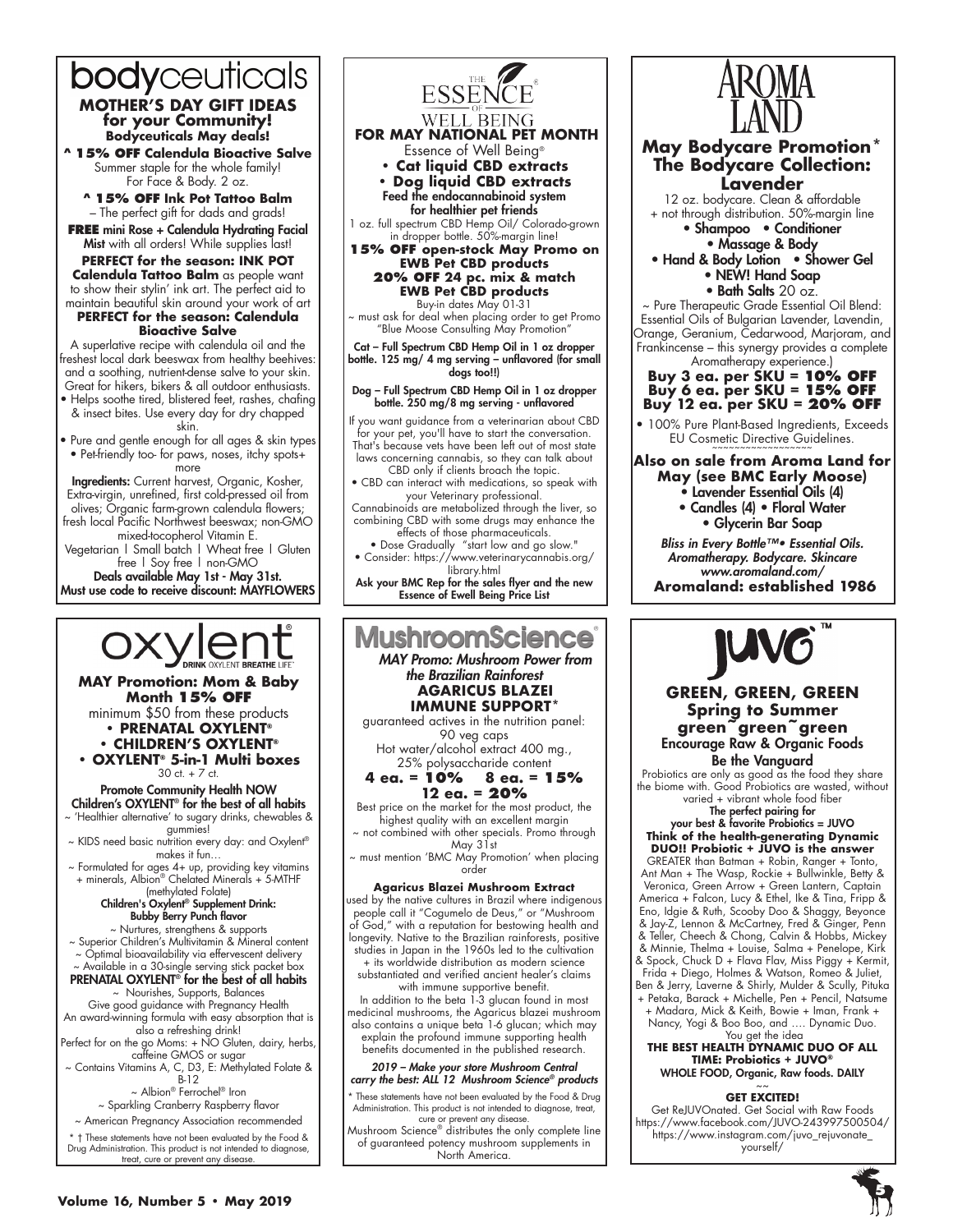# **Pregnancy Health**  *continued from page 2*

so the pregnant woman can float her hands and mind over the offerings so she can consider and envision what these items are here for, and how they would benefit her. This is a silent conversation: but it is stifled if the product is squished between Menstrual Care and Menopause and Edema. If I personally were pregnant (and I have Vegas odds against that I will never be), I would not feel welcome with all those woman life-cycle considerations screaming for my attention. I want space for the baby (babies) and me.

Start. We have gone enough here now for you to start. First, clean out the mediocre. We want children equipped with superior health. Carry products from companies that guarantee that they have sufficiently tested for purity and the absence of contaminants that need not flow with the lifeblood of the new born. Pure and trustworthy are your best recommendations: not dosages and nutritional profile (though having an array of options that you can trust is also a wise strategy).

 Start with a **Nordic Naturals**® Prenatal care Omega-3 floor display. It is worthwhile and it is stand-alone on the floor like the opening band in a parade: *"here we are, starting with this display. More good things coming soon!"* The display offers a wonderful brochure for anyone involved in the Pregnancy continuum. The Nordic Naturals® Prenatal products, and the *Prenatal Oxylent*® both carry the logo of the American Pregnancy Association on their label. Here is your start of the dialogue of trust: and you must be devout in earning that trust for the Pregnant Families in your community. Your reputation will be elevated through the affiliation.



The American Pregnancy Association is a national health organization focused on health during pregnancy through education, research, advocacy, and community awareness.

There are so many more products to add to this set (BMC will soon be showing you a checklist of all the products we carry that you should consider), but of course you need to add Probiotics (shelf-stable strains that can be offered on-site) and good Multiples. More on this later when we have more space to list some essentials. Today I make the plea for space for a substantial and purposeful

# **Mother's Day Pop-UP checklist 2019**

The goal should always be in seeking new business and advancing health in new ways every day. New ways for new business with Health. In the past 18-years, Blue Moose Consulting has been encouraging stores to expand creativity and reach for that new business: Mother's Day can be and should be one of the biggest events of the year for this outreach. Mother's Day really translates more generally into Women's Appreciation Day: and the tribute—and the gesture—are to give thanks with expressions of Love; and possibly the sharing of gifts of some sort. I loved giving my Mom gifts for Mother's Day, and I miss her this year, as I cannot give her a gift.

Now granted, my Mother Nancy did not look for or expect gifts that I would "find" for her from the "health food store"—so we all now that complex excuse-—but my Mom did love skin moisturizers (that matched her very mainstream olfactory sensibilities). Her favorite for many years was the **Aloe Life**® *Face & Body Lotion*. I loved to see it by the kitchen sink where she used it after doing the dishes and drying her hands. That was a direct connection between us: she liked and used the products I was involved in. In the bathroom and bedroom were other, more finicky, skincare aids. She tried and liked the **Trilogy® Natural Products** and **Bodyceuticals Calendula Skincare** products I gave to her. She used them as if they were special and luxurious treats! She was from the generation that felt more comfortable with Creams and Lotions, and that too was the way that she was.

The store buyer needs to know their customer base. This year, take the products that are on your shelf, and highlight the products that you believe in—the Creams for that crowd and the Skin Oils for people following the best trends in optimal skincare, and the young and informed healthseeker. Learn to discuss the products you stand behind, and learn the best ways to talk to you customers—and guide them to the products that they know are right for them. This may involve some changing of old buying habits (I would still find that 48 oz. bottle of bottom-priced stuff in my Mom's house every now and then: I worked the battle as best I could). Your best business practice may mean encouraging people to reach up for better products (and to spend a little more); and it may involve learning the valuable skillset of being able to talk to the young son or daughter, looking beyond their own shopping list for the opportunity to buy something nice for Mom as they shop in your store. Create a purposeful natural-products store Mother's Day Pop-Up (and don't forget internal support too: like women-centric Probiotics and good herbals!!) Your community and their Families will never learn about natural skincare unless you are motivated to teach and guide them. Dabble with social media and this messaging: that is in many ways where the new customer is. Your BMC Rep wants to work with you on this endeavor—we can find winning ways together.

One thing that everyone should agree upon is that we don't want Moms and Loved Ones to put horrible or dangerous things on their bodies!! Please change your focus (and upgrade your selection) to have a lovely variety of clean and natural Bodycare products for the people who shop in your stores. This Spring, weed out the mediocrity of your selection. In last month's BMC newsletter, we spoke of "60-Days of Lavender". Maybe make this a marketing tradition every year 60 days before Mother's Day. BMC represents many wonderful products that contain high-quality Lavender. Seize the opportunity. Ask your BMC Rep to email or fax you the Lavender Sale Sheet for the wide range of **Aroma Land**® Lavender products in their Bodycare Collection, and their Lavender Floral Hydrosols and soy candles, and Glycerin soap. Lavender: safe. Loved

And then join with BMC and Delicious Bodycare and promote the three very understandable skincare superstars: Rosehip Seed Oil, Calendula and Aloe vera. Add Lavender, and with desire and creativity, you can build three or four very successful "skincare oases" in your store. Let's do the math: everyone in your larger neighborhood and community—times 2 or more—and getting a good percentage of those people stopping by your store to see what is "new and on sale"—highlighted-—for wonderful gifts of appreciation for the women and Moms in their lives. That is good business that you are healing with!

I wish my Mom were here now today—one year later, and missed so much—and I wish that she could have tried some of the many new bodycare products that have arisen with the expanding selection of skincare products we represent, support and educate on with Delicious Bodycare by Blue Moose Consulting. Highlight your best this year; and work with us to make next years Mother's Day Pop-UP display something to write home about. Enjoy the fun of this seasonal celebration: you can share your knowledge and suggestions with your Community—that is an entirely different and rewarding level of satisfaction. Let's go big: let's make May Women's Appreciation Month. Go splash or lather on some delightful skincare love from your favorite product-tester right now, and then get to work: May 12th is days away…

Pregnancy Health section, filling your store with Hope!

In addition to Probiotics, I implore you to encourage an organic, fiber-rich whole food product like **JUVO**® in the Pregnancy set (a pregnant woman should consume 25-30 grams per day of dietary fiber to prevent constipation, and to feed the probiotics to generate beneficial postbiotic metabolites). Be the vanguard of this whole food health approach: clean and green (and other colorful) foods as an absolute can't-miss prescription for Optimal Pregnancy Health. Omega-3s, Probiotics, a clean trustworthy Multivitamin, and an Organic whole food raw meal like Juvo®. Shelf one.

In the next 6 months of 2019, your BMC Rep is going to offer to help out to reinvest in a better and more successful

Pregnancy Health section (successful, because the tired and old common excuse that everyone seems to be stuck on is that people—families, pregnant women, healers and midwives—don't come to your store for health tools for the Pregnant trimesters and the before-andafter, so the market is not there). Banish that blockage. Realize that, as the axiom goes, "build it (well) and they will come!"

As if women are not getting pregnant every day, right around the corner from you or your store! Don't let new mammas think the internet is their village square for community—please!! We need to bring the community together, through the joy of the Pregnant Womenhood, in the sacred space of your store. We have the obligation: time to step up for the community. ❂



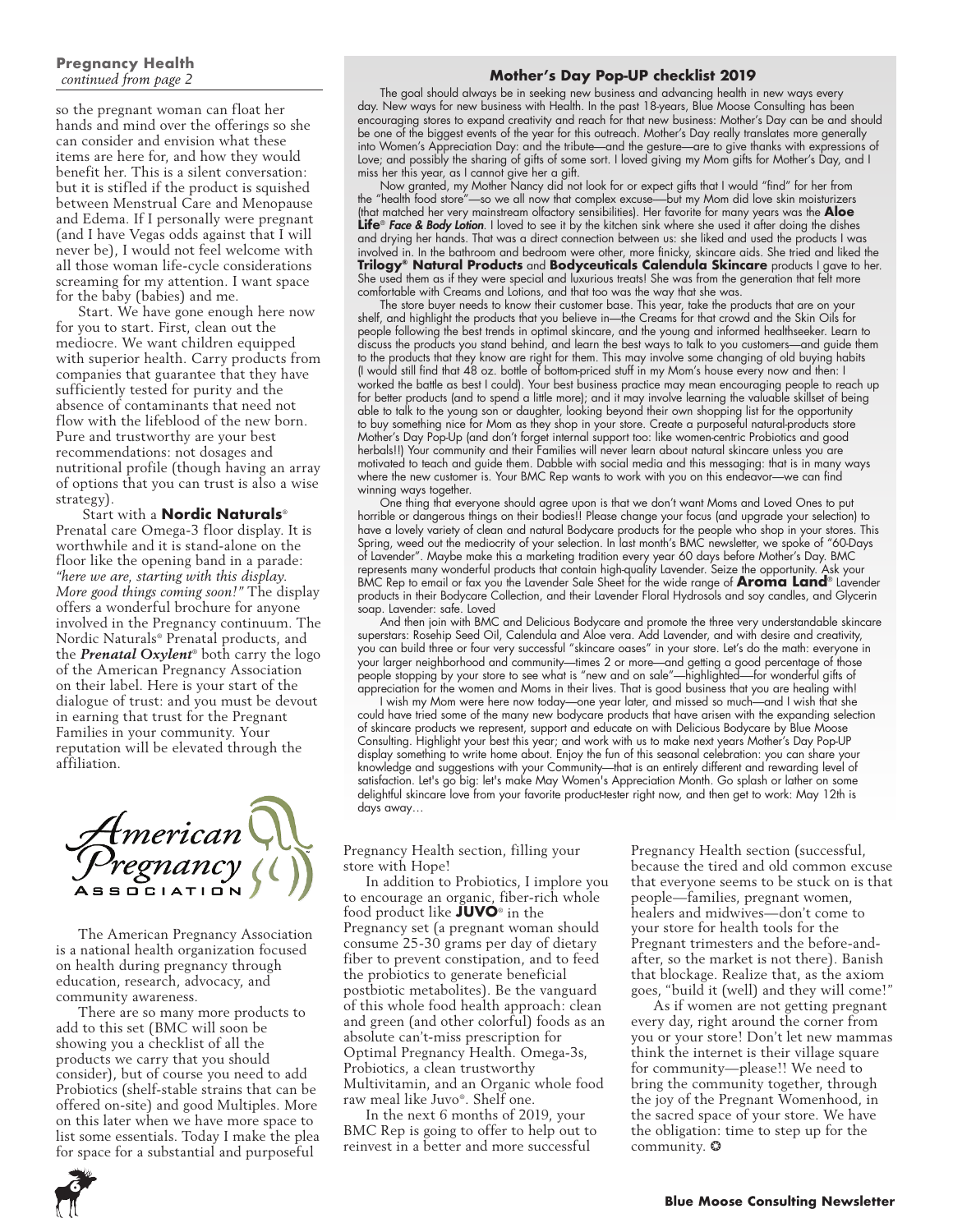#### **Pet Month** *continued from page 1*

eating costly cuisine has emerged in this relatively affluent America that we live in today. But when an animal is sick: that is where our role emerges as the local community health resource center and the keeper of the good things. You are the only place that your community can go to get the good and healing options that are on the market for natural solutions to many of the common health issues of our canine and feline (and feathered vertebrates and reptiles, mammals, fish, etc.—though this is mainly about cats and dogs!). The only place.

So there I am Michael of the 38-year old dreamcoat of health-experience trying to save Boo's life with Mommychan Theresa. What to do!!? The pain—the unknown source—the very slow moments of life. I got there after the hospital visit: Vet said to put him down—the pain was not fair and it was probably a brain tumor; (three days later, the very conscientious and kind home-visit Vet had a better prognosis but said fluid build-up, a weak heart and anxiety would make the quality of life unbearable for all)—and to put him down. But Theresa's pet-maternal instincts said we needed to search and exhaust every possibility first. We "went to the internet.'

After researching, filtering and filtering again, we came to the conclusion that Boochan was suffering from Vestibular Syndrome (which it seems the Vets we have encountered say may be a possible prognosis only if you ask about it and press the issue (I sensed a different type of rolling of the eyes): it is a "broad term sometimes when you don't know what the actual diagnosis is" type of paraphrase of their comments). We said, what can it hurt to follow the found advice?

And the advice was largely Homeopathic. And the advice worked wonders, or—with the emotional investment, I can say Miracles. Three weeks later, Boo is still in a rough space, but after 8 days of not eating, flipping and yelping over and over again, and looking tragic with rolling eyes and a cry for help out of the vertigo-like hell that confounded him, we saw him respond to his friends and caretakers, drink with gusto, eat, release bladder and bowels with a dignity, stand up, walk, walkaround (yes, in circles largely and with a tilted head), raise his tail with a happiness, sleep with a comfort, lay with his ever-attentive mommy, and be…well our beloved Boochan.

Every day I call Theresa and ask how he is doing. I will add that my friend Ed

# **Oxylent®/Vitalah Exciting new Sport Oxylent® Poster Promo: RIDE the Wave**

Ask your BMC Rep how to sign up! A stunning 11 x 17 " poster with Oxylent Sport® buy-in WARM WEATHER Promo + Posters **25%-OFF** with any 18-unit Sport Oxylent® order Beautiful Surf Posters, while supplies last. Items included in promotion, mix & match: • Blueberry Burst 15 ct. box • Lemon Lime Burst 15 ct. box • Blueberry Burst 30-serving canister • Lemon Lime Burst 30-serving canister Marketing support for Promo: \* FREE Sport Oxylent® POSTER \* 25 Sport Oxylent® water bottle samples (\$1.00 coupon included) SPORT WAVE PROMO valid through 06/30/19 Athletes LOVE Sports Oxylent® HEALTHY & HYDRATED with an Electrolyte Focus Gain new customers: grow sales with The Natural Athlete, for muscular sales! HAVE YOU TASTED THESE? Get samples from your BMC Rep Surfin' new sales with Oxylent SPORT® get ready… get excited ~ Energy The amino acid Citrulline Malate & B vitamins enhance energy & blood flow†. Creatine MagnaPower® boosts ATP in muscles† ~ Stamina Electrolytes & Minerals promote hydration†. Sustamine® combines Glutamine & Alanine to sustain energy†. SOD (superoxide dismutase) inhibits muscle fatigue & breakdown† ~ Recovery Powerful antioxidant enzyme SOD. Superfruit AuroraBlue® Blueberry (in Blueberry Burst flavor). Vitamins C + D ~~~~~~~~~~~~ 30-day canister for the avid Oxylent® lifestyler: IMAGINE 2019 Kitchen décor with an Oxylent® Canister shining present as the reminder of optimal health & good clean energy all day long! ~~~~~~~~~~~~ **OXYLENT® 2019 is the time! Ways to Promote & Save:** • Invest in a new Oxylent® '5-in-1 Multi' Dumpbin Display: = 200 packets for \$100 Create excitement! Set price (no further discounts). Perfect for summertime habits! • Invest in the pre-fill Oxylent display, while supplies last \* **30% OFF** 5-in-1 Multi prepacked-Shipper 24-box order sale price \$352.30 cost of the shipper loaded: normal wholesale: \$503.28; 6 Berries- 6 Mandarin 6 Blackberry-Pomegranate + 6 Variety-pak \* thin footprint: 15.75" x 15 " x 56" Drink Oxylent® prefilled: set price (no further discounts) • Let Oxylent® help you market to new customers: Ask your BMC Rep about opportunities with the Oxylent® Water Bottle clip-Sampling Programs. • Set up an Oxylent® Hydration Station to let people try these products

Make the suggestion to Seniors, Athletes, Students + Travelers

Encourage your Community to have an Oxylent® Day

\* † These statements have not been evaluated by the Food & Drug Administration. This product is not intended to diagnose, treat, cure or prevent any disease.

# **Top 10 Conditions for Dogs and Cats**

**The following data is based on claims submitted by Nationwide pet policyholders in 2016:** 

#### **Top 10 Canine Claims**

1. Atopic or allergic dermatitis 2. Ear infections 3. Benign skin neoplasia 4. Pyoderma (hot spots) 5. Osteoarthritis 6. Periodontitis/tooth Infection 7. Upset stomach 8. Intestinal inflammation/diarrhea 9. Cystitis or urinary tract disease 10. Anal gland sacculitis/expression **Top 10 Feline Claims** 1. Periodontitis/tooth infection

- 2. Cystitis or urinary tract disease 3. Renal disease or failure 4. Upset stomach 5. Hyperthyroidism
- 6. Intestinal inflammation/diarrhea
- 7. Diabetes mellitus
- 8. Inflammatory bowel disease
- 9. Atopic or allergic dermatitis

10. Valvular heart disease or murmur

*https://phz8.petinsurance.com/healthzone/ pet-health/health-conditions/top-10-reasons-petsvisit-vets*

#### It is estimated that there are 90 million dogs in America (2018), and 94 million cats: don't they deserve your health support??

Bulin (Intuitive Healer, acupuncturist, TCM Doctor, teacher and animal lover) made a house call and his advice on touch therapy and pressure points was phenomenal, and—well, we Humans did our job!

NOW: my complaint. After 38 years of dedication to our natural products movement and after 18+ years of service to the stores in my broadband, I had backdrop thoughts of anger that I knew what this "good little boy" needed, but that I could not find the items that I felt were desperately needed for this animal's quality-of-life, health, survival, LIFE.

THAT is what we have a responsibility for. [We thank BMC-Virginia Rep Mary Kathryn for finding three stores close to Theresa's house where we could get

**Newton Homeopathics**), and I earnestly thank those three stores for carrying a good selection of Newton for Pets OTC products. They saved Boochan's life!

Theresa had **Nordic Naturals**® Omega-3s and **Essence of Well Being**  unflavored CBD which we used, but it was the homeopathics that turned the tide.

You have so many products available to you, beginning with **Newton Homeopathics** line of OTC-products (that work!), **Nordic Naturals**® essential Omega-3s, **Essence of Well Being's** new Dog and Cat liquid Hemp CBD extracts, and even Pet Probiotics (**HealthAID** *Pet Probio beef and liver chewable tablets*: 5 Billion CFUs; 10

*continued on page 8*